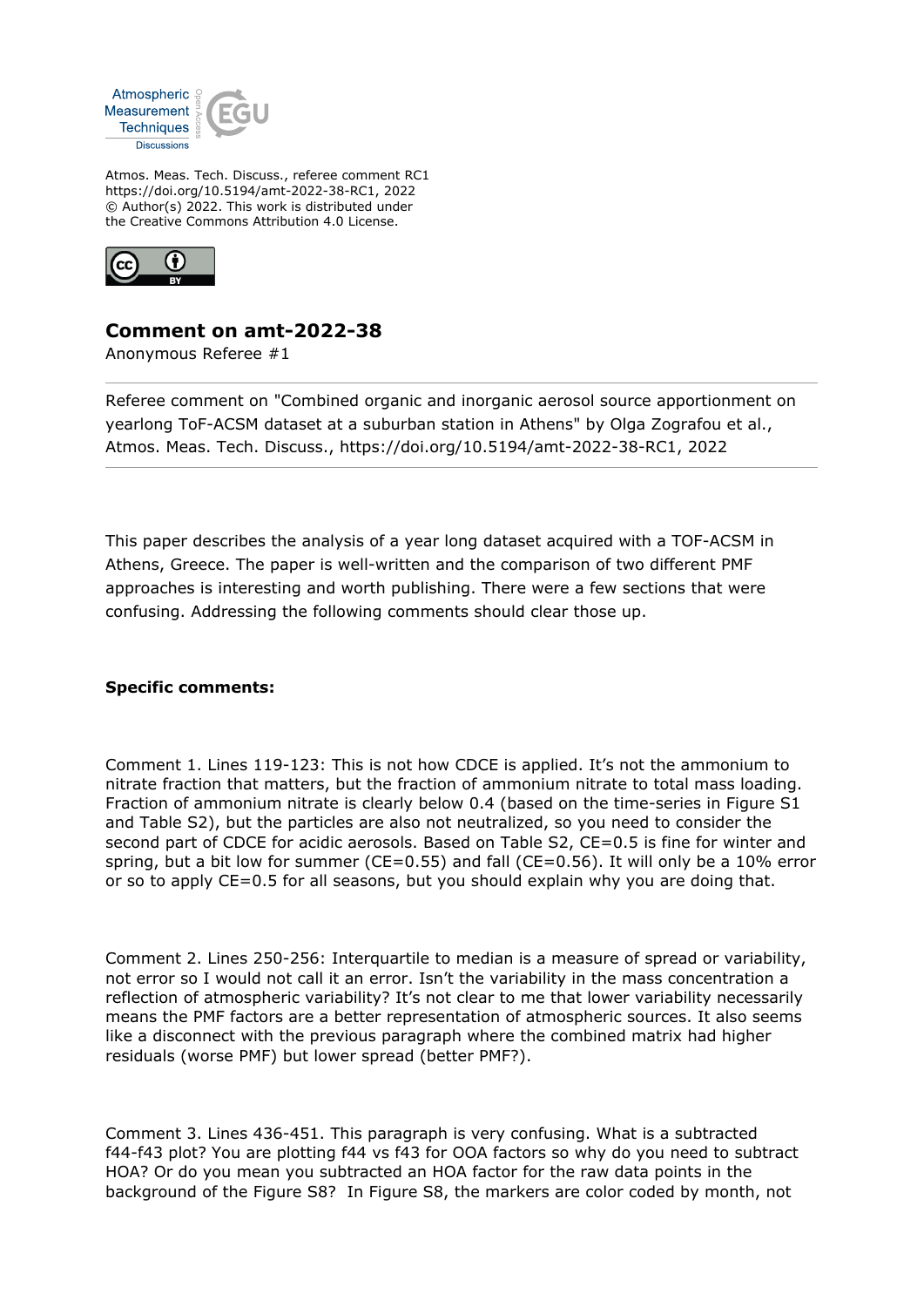concentration. There is a shading scale for concentration in the legend, but it is impossible to see in the figure. Maybe use size for concentration? The triangle plot does not evaluate the goodness of the PMF fit. It shows if the PMF profiles obtained here are consistent with typical ambient measurements. The description of the trends as vertical or horizontal is not very helpful. Please describe in terms of chemistry, i.e., as more or less oxygenated.

## **Specific minor comments:**

Line 30: This methodology has been published before, so rather than saying this "work presents a new methodology," say "this work applies a new methodology to a year-long dataset."

Line 49-50: Do you mean IVOCs? VOCs are typically emitted already in the gas-phase.

Figure 1: I don't find pictures of instrument containers particularly useful and the contrast in the upper left panel is poor. I would suggest making this a 2-panel figure, one panel with a map that shows a scale between the upper left and upper right panels and one panel with the lower right photo. You could put the prevailing winds on the map, at least for winter and spring. In the lower right photo, label the yellow dot and indicate which direction is north.

Line 107: What was the detection limit for your instrument? Which species is this detection limit for?

Line 127: Please describe the approach rather than requiring someone to read the Supplement. Maybe replace "as described in the Supplement (Sect. S1)." with "from the wavelength dependence of the absorption (Sect. S1)."

Line 168-171: This is a very long sentence. Replace "technique application a technique that" with "technique that" and put a period after "size." Then start a new sentence with "Calculations are repeated…"

Line 174: Since the previous sentence mentions both wind and air mass analysis, indicate which one you are applying CPF to. Maybe start this sentence with "The wind analysis used the" and delete "was used"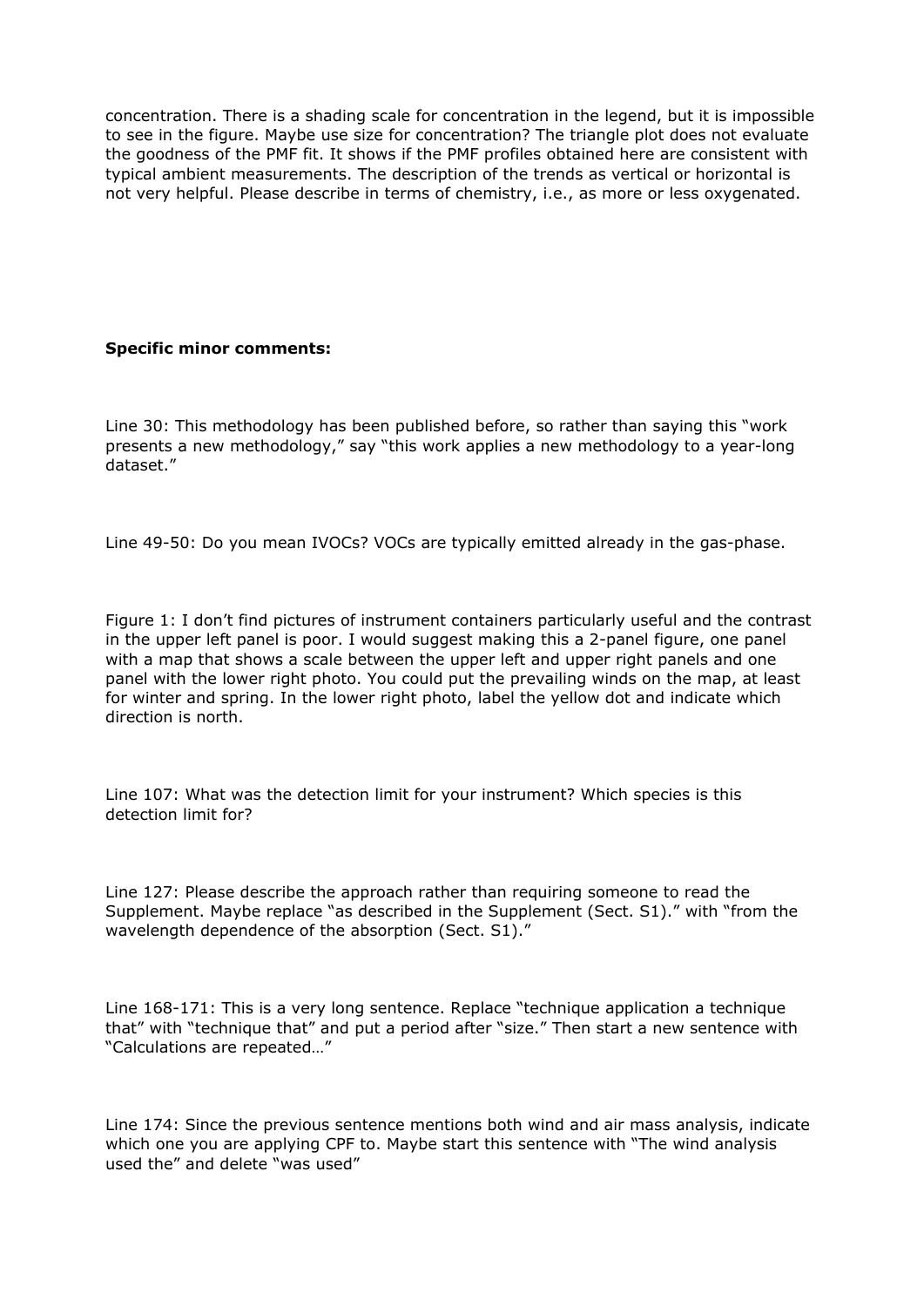Line 182: 1000 m seems really high for back trajectory analysis of ground level measurements. Can you explain why you chose this height?

Line 191: The terminology in PMF can be confusing and I would define the terms in this introductory paragraph. Maybe something like "In the following, profile refers to the mass spectrum of a given factor and variable refers to an individual m/z."

Lines 192-202: The sentence about the mass concentration should go with the next paragraph that describes the mass loading calculation.

Line 200: You downweight the errors for the variables, not the whole species.

Line 212: I'm not sure what "for each matrix" is referring to here. Maybe end the sentence after "number of factors."

Line 243: Maybe "subjective" or "qualitative" is better than "user-dependent" as in "the interpretation of PMF results is qualitative"

Line 247: Aren't OOAs and oxidized aerosols the same thing?

Lines 273-276: A step is missing in this description. Hysplit does not track species, only air masses. Do you mean that the Hysplit back trajectories are colored by the sulfate concentration at the end point? Also, the red blob looks more diffuse in winter, spring and summer than fall so I'm not sure about your conclusion that fall sulfate is more regional.

Lines 294-296: Since the sulfate is not neutralized with ammonia, that suggests more local than regional sources. It would be more accurate to say that the flat diurnal in winter is consistent with regional sources. The afternoon peak in spring suggests local photochemical activity. The increase at night in summer and fall is due to larger changes in boundary layer height compared to other seasons. Make sure that your conclusions from the diurnals are consistent with your conclusions from the Hysplit back trajectories.

Lines 297-299: The formation of NH4Cl would be higher at night when the temperature is lower. How does that explain an afternoon peak?

Line 339: Change the section heading to make it clear that this section is about the OA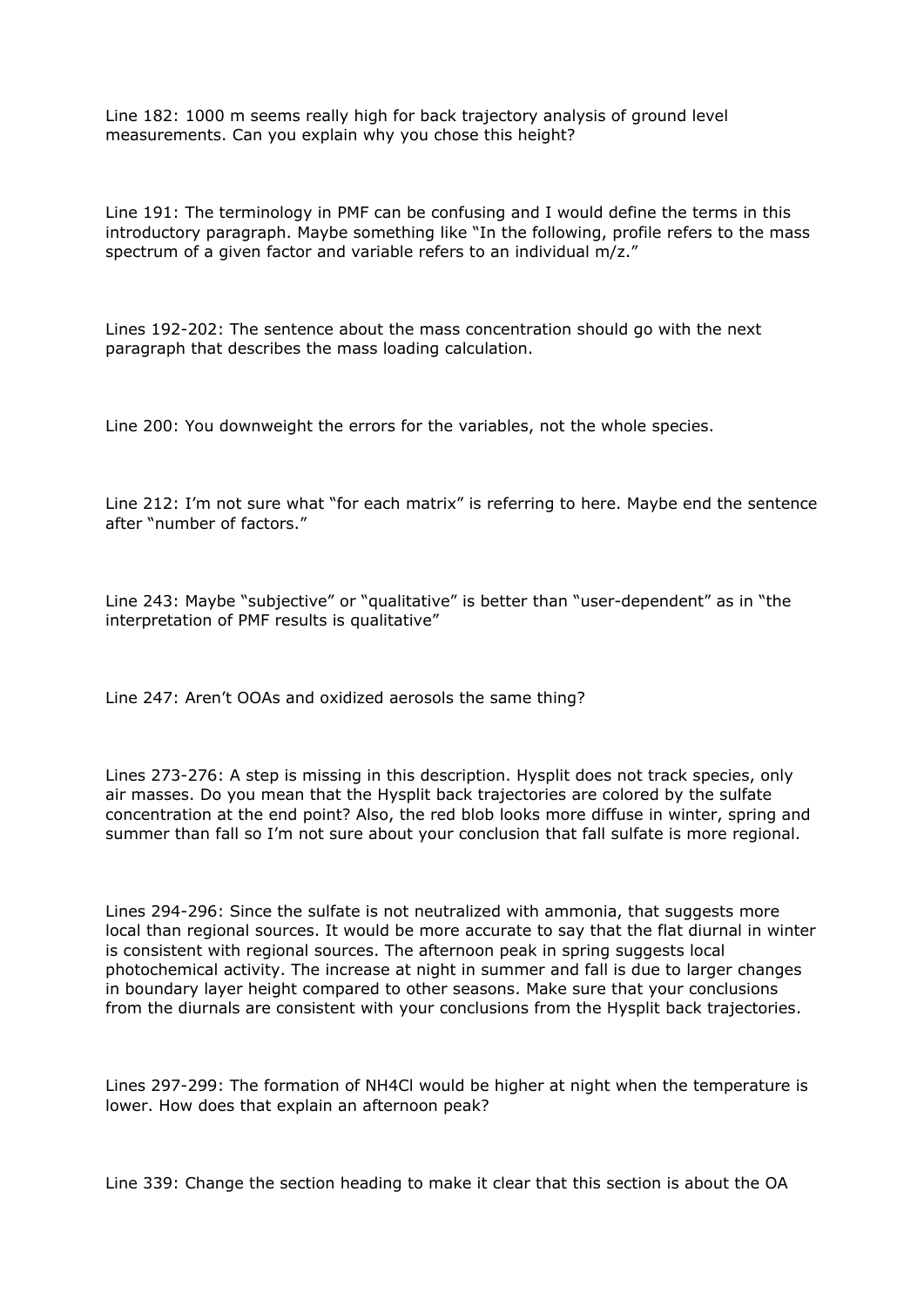PMF analysis, not organic aerosols in general.

Line 341: Be more specific, e.g., "the mass spectrum from m/z 100 to 200 is depicted"

Figure 3: It is difficult to see what is going on in the panel with both BBOA and temperature. I would suggest a separate y-axis for temperature. Or, alternatively, you could average the temperature to daily values since it is the seasonal trend that matters.

Lines 377-382: Make it clear that these previous studies are high resolution analysis that gives specific ion fragments at m/z 55 and 57. Also, not clear why you are giving chemical names of gas-phase species for ions from particles. I would delete the chemical names.

Line 387: Why surprising? It is the same site.

Line 394: What does "with a total duration of 8 h" mean? Are you comparing only 8 hours of data? If so, specify which 8 hours.

Line 452: Change the section heading to make it clear that this section is about the combined PMF analysis, not submicron aerosols in general.

Figure 4. Would suggest averaging the temperature data to make the panel with both T and BBOA clearer. It's very hard to see RH and T in the panel with AN. I would make a separate panel. The caption should say "aerosol factors" not "sources."

Lines 472-474: Many of these changed by 0.01. Is that significant? Maybe point out one or two cases where there was a significant improvement.

Line 507: Insert "The CPF polar plot in" before "Figure S10" so the reader does not have to go to the SI to find out what S10 is.

Line 522: You need something to transition between these two sentences. Maybe "As noted above for the OA PMF analysis,"

Line 536: I think you mean the "attribution of organics" rather than the "contribution of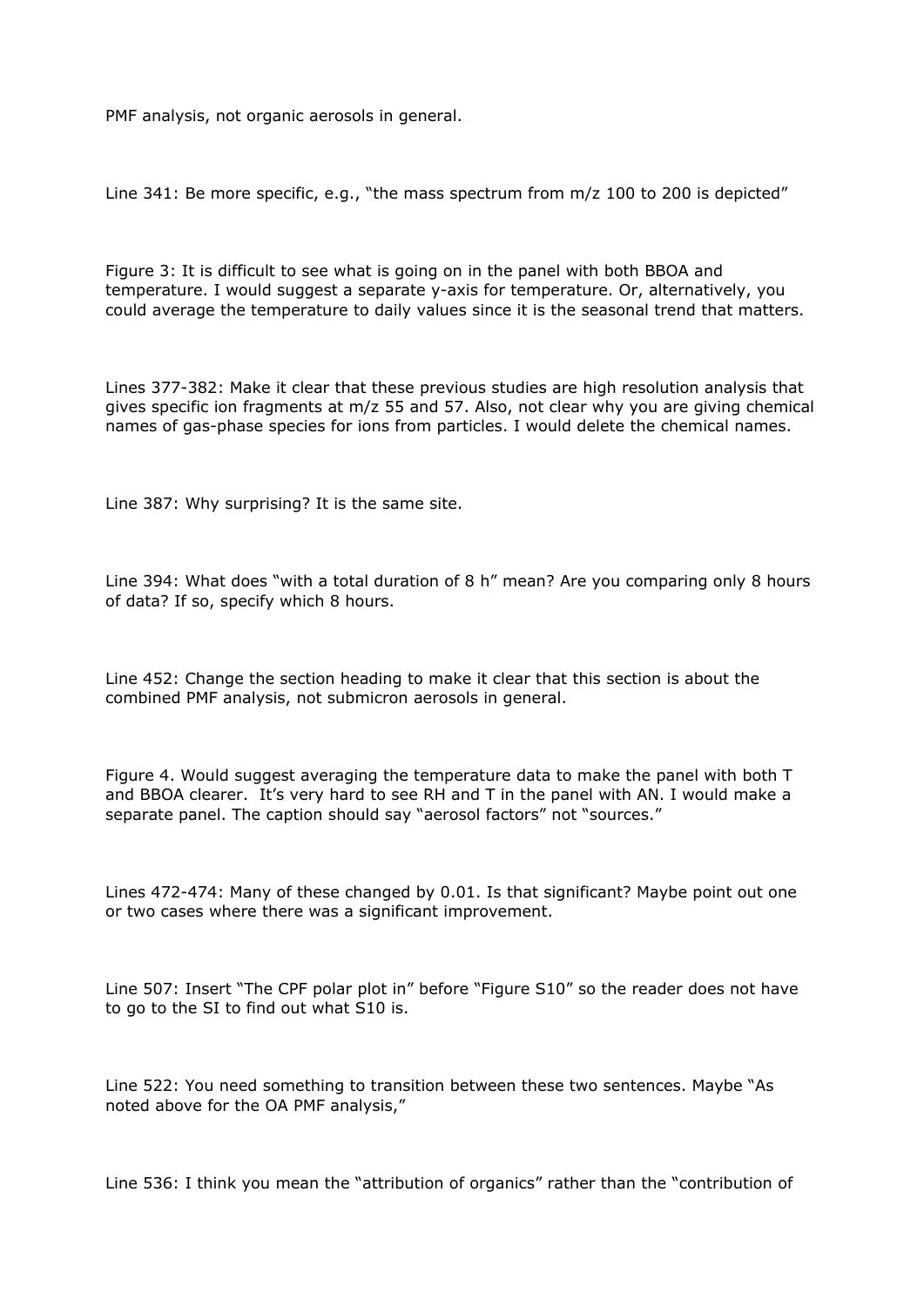organics." This sentence should end in a comma, not a period, because the next sentence is not a complete sentence.

Figure 5. Use the same y-axis scaling for both panels so that it is easier to interpret the discussion in the text.

Lines 557-568: This whole paragraph seems like it should go earlier in this section since it is more of an overview of the results. Also, some of it repeats information that you have already discussed in more detail. And the phrase "will be discussed below" doesn't make any sense since this is the last paragraph of the results.

Table S1: Why is SFBOA in this table? It is not discussed in the paper.

Figure S1: It would be helpful to indicate the seasons with vertical bars.

Figure S2. I would expand the maps so the detail is clearer. Asia and Africa are not relevant to the discussion. Also, it would be nice to have the season label on each panel.

Figure S4. It would help to have species labels on each panel. Same comment for Figure S7.

Table S4: Since NH4 is a linear combination of SO4 and NO3, and in this data dominated by SO4, correlations with NH4 do not add any new information. I would delete the two NH4 rows.

Figure S8: Explain what the black dots are – is this the subtracted data? The shading for size is not visible. Maybe use marker size instead? Not clear what "on the upper size," "on the lower size," and "in the middle" mean. I would delete.

Table S5. Make sure that the tables are in the same order as mentioned in the text.

**Technical corrections:**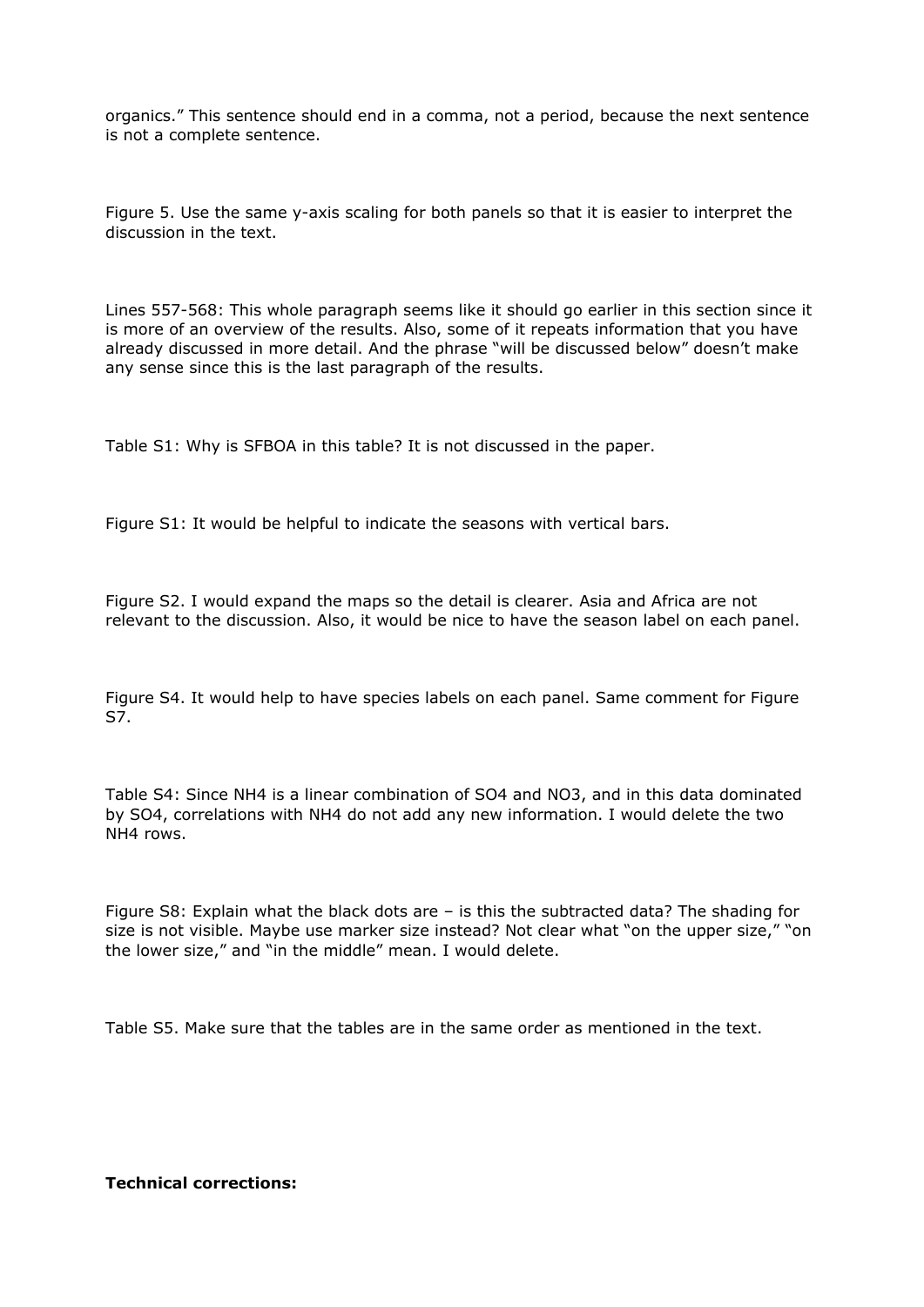Line 28: No "s" at the end of "aerosols"

Line 37: "causes of" is better than "reasons for"

Line 44: No "s" at the end of "clouds"

Line 45: Start the sentence with "The"

Line 58: No "s" at the end of "vehicles"

Line 64: Start the sentence with "The"

Lines 64-67: This sentence would be easier to understand if you delete "by real-time measurements" at the end and insert "real-time" before "quantification"

Line 66, 68, 93: Define all acronyms: PM1, PMF, GAW, ACTRIS, PANACEA

Line 78: "fingerprint" not "footprint"

Line 96: replace "North east from" with "northeast of"

Line 113: Particles are focused into a "narrow beam" not a "narrow airbeam"

Line 115: Delete "in a tungsten filament" The electrons come from a tungsten filament, but the ionization doesn't occur in the filament.

Line 115: Replace "following" with "according to"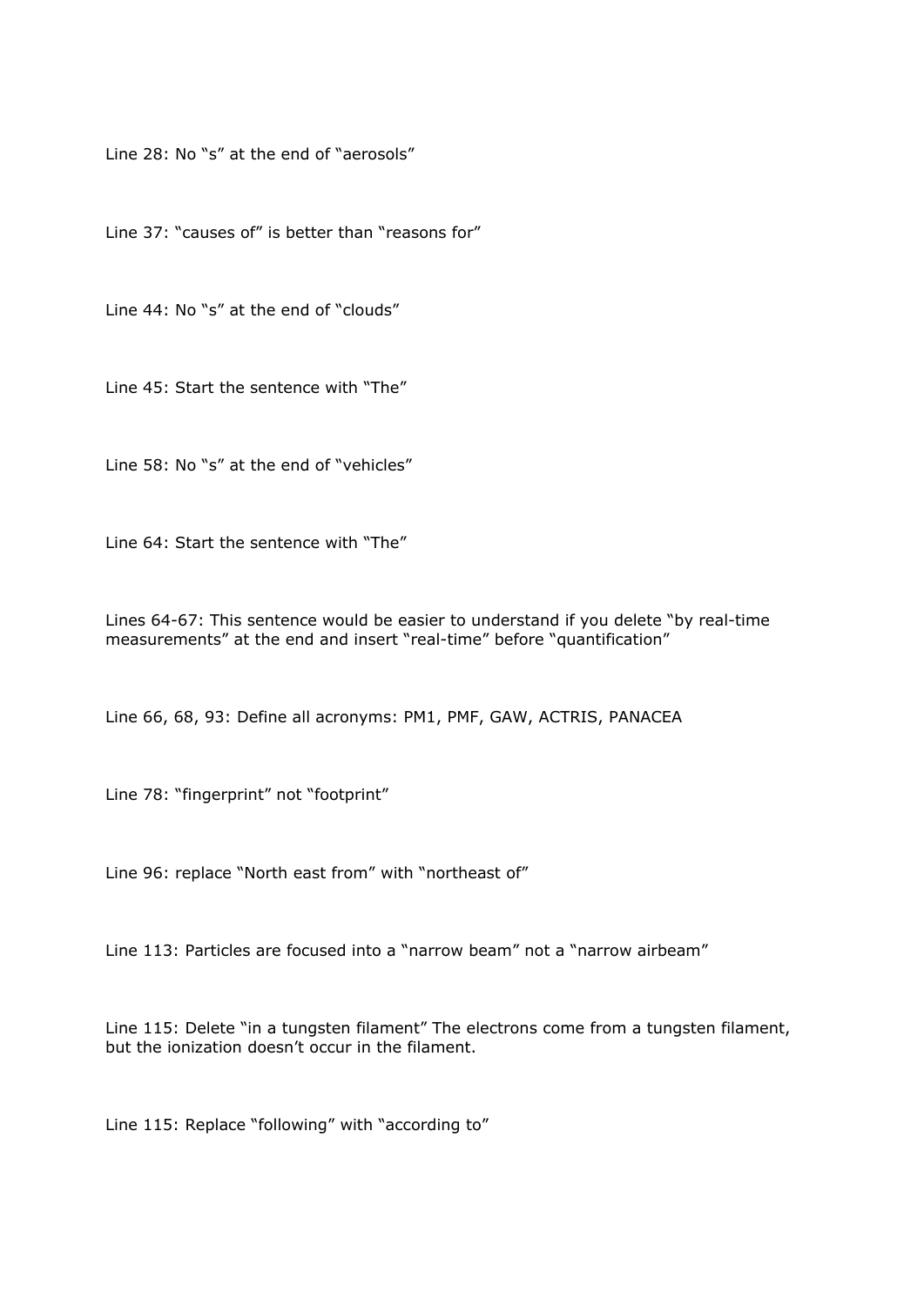Line 118: Should be a comma before "while" rather than a period before "While"

Lines 146-149: I would put Eq 1 after the sentence that ends "G and F (Eq.1)."

Line 201: Add "s" to "variable"

Line 211: Add "the" before "winter"

Line 214: Delete "s" at the end of "factors"

Line 226: Do you mean "lunchtime" or "mealtime"? It's not "noon" if it's 14:00.

Line 228: Insert "of" between "fractions" and "m/z"

Line 246: Replace "was well-fitted" with "fit the data well"

Line 265: Replace "at" with "in"

Line 278: Replace "portioning" with "partitioning"

Lines 285-287: The end of this sentence is confusing. Do you mean "except for sulfate, for which concentrations were more similar."

Line 287: Replace "rest" with "other"

Lines 292-293: This is a run on sentence. Replace "night, however" with "night. However,"

Line 352: Not clear what "distinctly recognized" means. Do you mean "identified based on its distinctive mass spectrum"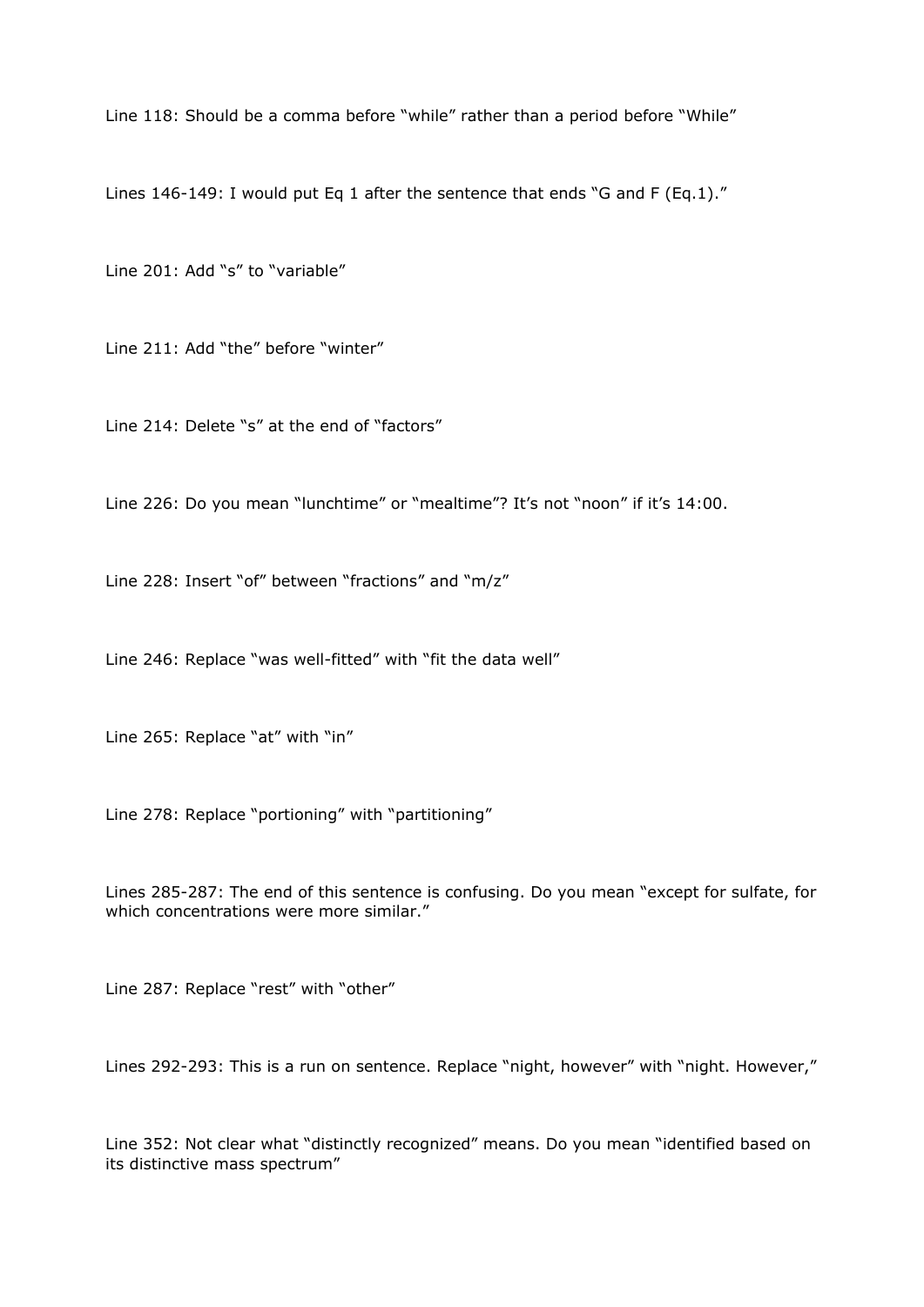Line 355: Delete the chemical formulas since you have them in parentheses later in the sentence.

Line 357: Replace "most" with "quite"

Line 360: Insert "with the" after "correlated"

Line 363: Insert "The" at the beginning of the sentence.

Line 365: Insert "the" before "HOA factor"

Line 385: Replace "in" with "at"

Line 392: Replace "configuring right" with "separating"

Line 394: Replace "respective" with "loading"

Line 406: Replace "to" with "with"

Line 412: Replace "were very relevant to" with "was highly correlated with"

Line 416: Replace "at" with "in"

Line 417: Insert "the" before "BBOA"

Line 424: Insert "The" before "MO-OOA"

Line 427: Do you mean Figure 3c?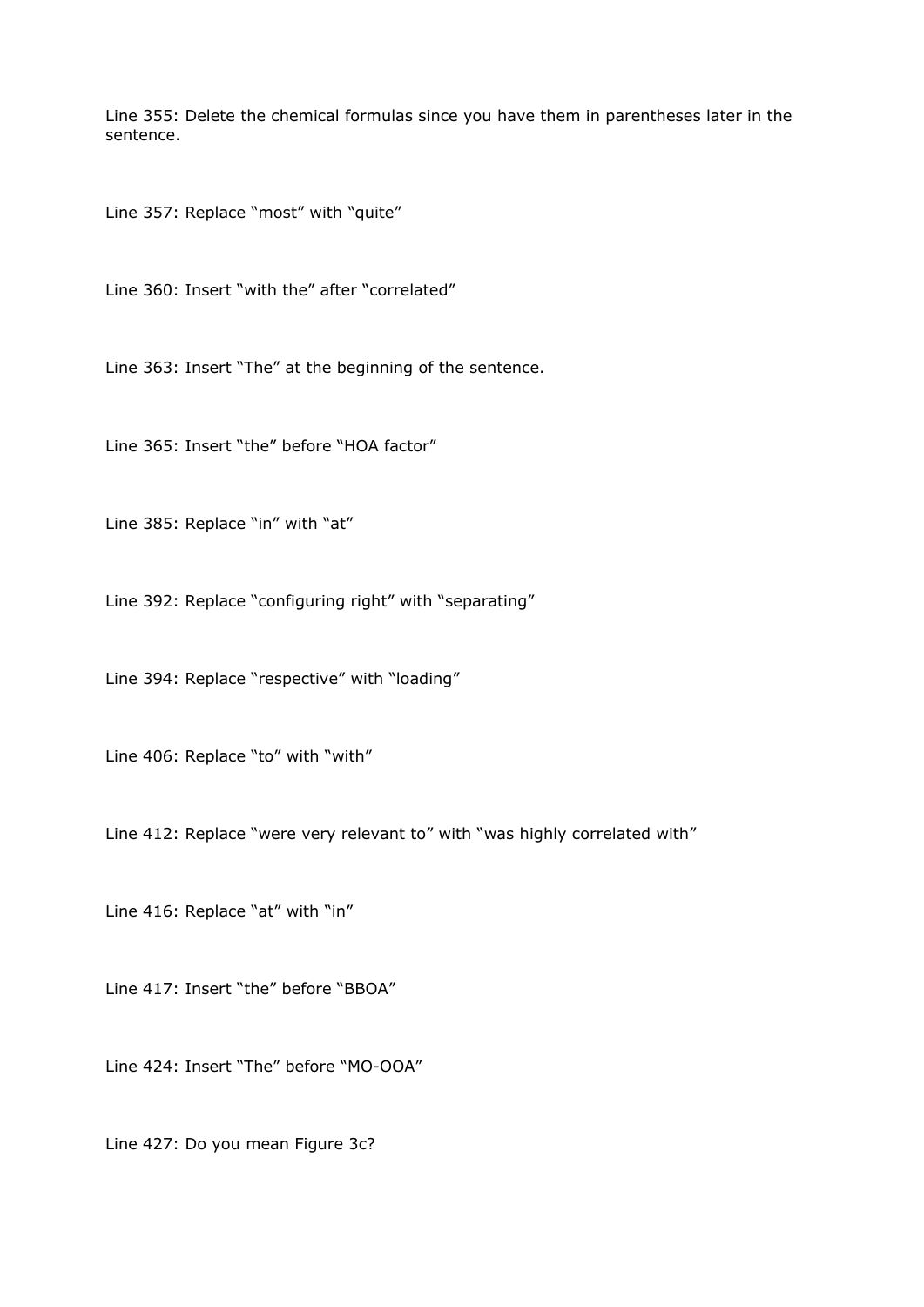Line 428: Replace "on" with "to"

Lines 455-456: Replace "daily trends…concentration" with "diurnal trends (Fig. 4c) of each factor"

Line 471: Replace "resembles significantly to" with "is similar to"

Line 472: Replace "configuration of this factor with" with "agreement of this factor between"

Line 476: Add "s" to "contribution"

Line 478: Delete "highly" before "agreed"and "'s" on "COA"

Line 502: "the ammonium nitrate peak" sounds better than "ammonium nitrate's peak"

Line 505: Replace "leaded" with "led"

Line 506: Delete "'s" on "nitrate"

Line 510: "predominantly" not "dominantly"

Lines 530-531: Delete "highly" Delete "s" on "SOAs" Delete "particles" after "sulfate"

Line 534: "and higher" might be better than "while peaked"

Line 573: Replace "sources" with "factors"

Line 577: Open parenthesis missing.